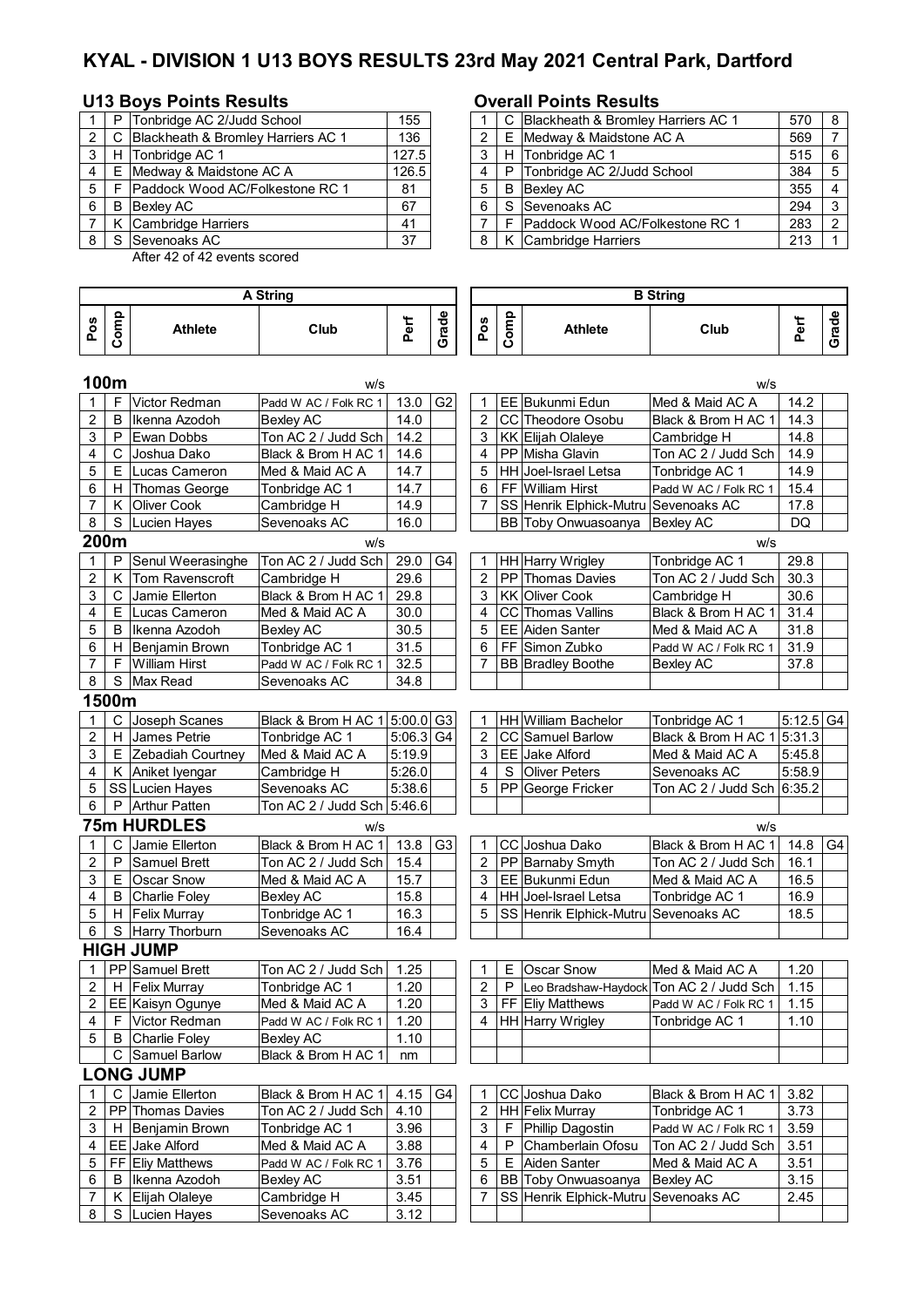## **SHOT**

 $\mathsf{I}$ 

| $\mathbf{1}$   | P             | Senul Weerasinghe             | Ton AC 2 / Judd Sch                                                | 8.86                                                                                    | G <sub>3</sub> | 1 |    | PP Zach Bench              | Ton AC 2 / Judd Sch   | 5.86  |  |  |  |
|----------------|---------------|-------------------------------|--------------------------------------------------------------------|-----------------------------------------------------------------------------------------|----------------|---|----|----------------------------|-----------------------|-------|--|--|--|
| 2              |               | CC Noah Fage                  | Black & Brom H AC 1                                                | 6.45                                                                                    |                | 2 | С  | Rory Witcombe              | Black & Brom H AC 1   | 5.22  |  |  |  |
| 3              |               | <b>BB Bradley Boothe</b>      | <b>Bexley AC</b>                                                   | 5.89                                                                                    |                | 3 |    | <b>HH</b> William Bachelor | Tonbridge AC 1        | 4.83  |  |  |  |
| 4              | H             | <b>Harry Wrigley</b>          | Tonbridge AC 1                                                     | 5.88                                                                                    |                | 4 | F  | Phillip Dagostin           | Padd W AC / Folk RC 1 | 4.82  |  |  |  |
| 5              |               | <b>EE</b> Caleb James         | Med & Maid AC A                                                    | 5.79                                                                                    |                | 5 | Е  | Owen Bates                 | Med & Maid AC A       | 4.41  |  |  |  |
| 6              |               | FF Simon Zubko                | Padd W AC / Folk RC 1                                              | 5.65                                                                                    |                | 6 | B  | George Ansell              | <b>Bexley AC</b>      | 3.70  |  |  |  |
| $\overline{7}$ | S             | Harry Thorburn                | Sevenoaks AC                                                       | 4.54                                                                                    |                |   |    |                            |                       |       |  |  |  |
|                | <b>DISCUS</b> |                               |                                                                    |                                                                                         |                |   |    |                            |                       |       |  |  |  |
| $\mathbf{1}$   | F             | Victor Redman                 | Padd W AC / Folk RC 1                                              | 19.34                                                                                   | G <sub>3</sub> |   |    | PP George Fricker          | Ton AC 2 / Judd Sch   | 14.27 |  |  |  |
| 2              | P             |                               | Leo Bradshaw-Haydock Ton AC 2 / Judd Sch                           | 16.45<br>2<br>Simon Zubko<br>13.31<br>G4<br>FF<br>Padd W AC / Folk RC 1                 |                |   |    |                            |                       |       |  |  |  |
| 3              |               | CC Noah Fage                  | Black & Brom H AC 1                                                | 13.30<br>16.11<br>3<br><b>HH</b> James Petrie<br>Tonbridge AC 1                         |                |   |    |                            |                       |       |  |  |  |
| 4              | Н             | Thomas George                 | Tonbridge AC 1                                                     | 10.68<br>14.39<br>Е<br>Med & Maid AC A<br>4<br>Sam Fowler                               |                |   |    |                            |                       |       |  |  |  |
| 5              |               | <b>EE Sebastian Charilaou</b> | Med & Maid AC A                                                    | 5<br>C<br>Rory Witcombe<br>Black & Brom H AC 1<br>10.64<br>12.94                        |                |   |    |                            |                       |       |  |  |  |
| 6              |               | <b>BB</b> Charlie Foley       | 6<br>B<br>12.84<br>George Ansell<br><b>Bexley AC</b><br>Bexley AC  |                                                                                         |                |   |    |                            |                       |       |  |  |  |
|                |               | <b>HAMMER</b>                 |                                                                    |                                                                                         |                |   |    |                            |                       |       |  |  |  |
| $\mathbf 1$    |               | CC Noah Fage                  | Black & Brom H AC 1                                                | 17.89                                                                                   |                |   |    | PP William Law             | Ton AC 2 / Judd Sch   | 15.09 |  |  |  |
| 2              | P             |                               | Leo Bradshaw-Haydock Ton AC 2 / Judd Sch                           | 17.02                                                                                   |                | 2 | EE | <b>Sebastian Charilaou</b> | IMed & Maid AC A      | 12.82 |  |  |  |
| 3              | E             | Caleb James                   | Med & Maid AC A                                                    | 13.48                                                                                   |                | 3 | C  | Rory Witcombe              | Black & Brom H AC 1   | 9.05  |  |  |  |
| 4              |               | <b>HH</b> William Bachelor    | Tonbridge AC 1                                                     | 10.99                                                                                   |                | 4 | H  | <b>Thomas George</b>       | Tonbridge AC 1        | 6.24  |  |  |  |
| 5              | В             | George Ansell                 | Bexley AC                                                          | 9.52                                                                                    |                |   |    |                            |                       |       |  |  |  |
|                |               | 4x100m RELAYS                 |                                                                    |                                                                                         |                |   |    |                            |                       |       |  |  |  |
| 1              | P             |                               |                                                                    | Ton AC 2 / Judd Sch  Senul Weerasinghe, Ewan Dobbs, Misha Glavin, Thomas Davies<br>57.1 |                |   |    |                            |                       |       |  |  |  |
| $\overline{2}$ | н             | Tonbridge AC 1                | Thomas George, Benjamin Brown, Felix Murray, Harry Wrigley<br>57.5 |                                                                                         |                |   |    |                            |                       |       |  |  |  |
| 3              | E             | Med & Maid AC A               | Lucas Cameron, Oscar Snow, Bukunmi Edun, Kaisyn Ogunye             |                                                                                         |                |   |    |                            |                       | 57.6  |  |  |  |
| 4              | F             | Padd W AC / Folk RC 1         | Simon Zubko, Victor Redman, William Hirst, Eliy Matthews           |                                                                                         |                |   |    |                            |                       | 57.9  |  |  |  |
| 5              | C             | IBlack & Brom H AC 1          |                                                                    | Joshua Dako, Jamie Ellerton, Theodore Osobu, Thomas Vallins<br>60.0                     |                |   |    |                            |                       |       |  |  |  |
| 6              | K.            | Cambridge H                   | Oliver Cook, Elijah Olaleye, Tom Ravenscroft, Aniket Iyengar       |                                                                                         |                |   |    |                            |                       | 61.4  |  |  |  |

7 B Bexley AC 62.8

Ikenna Azodoh, Bradley Boothe, Toby Onwuasoanya, Charlie Foley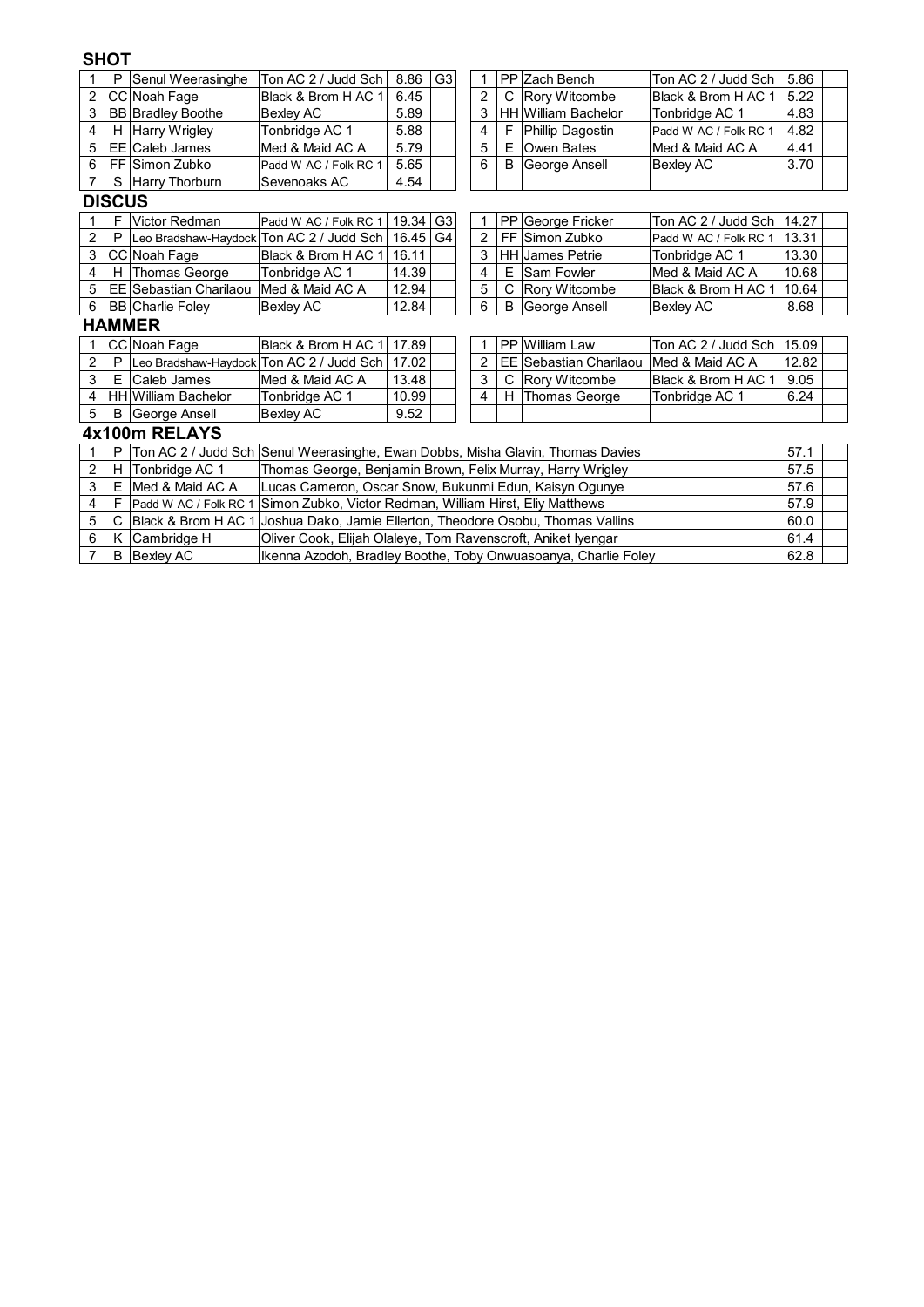# **KYAL - DIVISION 1 U15 BOYS RESULTS 23rd May 2021 Central Park, Dartford**

# **U15 Boys Points Results Overall Points Results**

|   |   | E Medway & Maidstone AC A            | 162.5            |   |              | C Blackheath & Bromley Harriers AC 1 |
|---|---|--------------------------------------|------------------|---|--------------|--------------------------------------|
|   |   | H Tonbridge AC 1                     | $\overline{149}$ |   |              | E Medway & Maidstone AC A            |
|   | P | Tonbridge AC 2/Judd School           | 141.5            |   |              | H Tonbridge AC 1                     |
|   |   | C Blackheath & Bromley Harriers AC 1 | 124              |   | P.           | Tonbridge AC 2/Judd School           |
|   |   | S Sevenoaks AC                       | 75               | 5 | <sub>B</sub> | <b>Bexley AC</b>                     |
| 6 | B | Bexley AC                            | 58               | 6 |              | S Sevenoaks AC                       |
|   |   | K Cambridge Harriers                 | 23               |   |              | Paddock Wood AC/Folkestone RC 1      |
|   |   | F   Paddock Wood AC/Folkestone RC 1  | 5                | 8 |              | K Cambridge Harriers                 |

After 42 of 42 events scored

### **Pos Comp** Athlete **Club Perf Grade Pos Comp Athlete Club Perf Grade 100m** w/s w/s 1 S James Beecroft Sevenoaks AC 11.9 G2 1 CC Rayhan Mourtada Black & Brom H AC 1 12.6 2 E Cameron Isaac Med & Maid AC A  $\mid$  12.7  $\mid$  2 EE Daniel Shoyoye Med & Maid AC A 12.6 3 C Marley Byfield Black & Brom H AC 1 12.7 3 PP Harry Nix Ton AC 2 / Judd Sch 13.8<br>4 K Aramide Lawal Cambridge H 12.9 4 HH Harry Owen Tonbridge AC 1 14.2 4 K Aramide Lawal Cambridge H 12.9 4 HH Harry Owen Tonbridge AC 1 14.2<br>5 P Nathan Drummond Ton AC 2 / Judd Sch 13.0 5 SS Samuel Clarke Sevenoaks AC 15.0 5 P Nathan Drummond Ton AC 2 / Judd Sch 13.0 5 SS Samuel Clarke Sevenoaks AC 6 H Tom Walker Tonbridge AC 1 | 13.3 7 B Tobechi Azodoh Bexley AC 14.6 **300m** 1 S James Beecroft Sevenoaks AC 1 37.6 G1 1 SS Kristian Elphick-Mutru Sevenoaks AC 40.7 G4 2 | E Jake Foster Med & Maid AC A | 42.4 | | | 2 | PP Orson Cook Ton AC 2 / Judd Sch | 42.2 | G4 3 P Oliver Finch Ton AC 2 / Judd Sch 42.6 3 EE Benjamin Purton Med & Maid AC A 43.3<br>4 H Thomas Dalv Tonbridge AC 1 43.2 4 CC Harry Fage Black & Brom H AC 1 43.7 4 | H Thomas Daly | Tonbridge AC 1 | 43.2 | | 4 CC Harry Fage | Black & Brom H AC 1 | 43.7 5 | C | Alexander Morrell | Black & Brom H AC 1 | 45.3 | | | 5 | HH | Harrison Fraser | Tonbridge AC 1 | 45.6 6 K Felix Tynan Cambridge H 46.1 7 | B | Laurynas Stonkus | Bexley AC | 56.3 **1500m** 1 E Alex Dack Med & Maid AC A 4:25.7 G2 1 EE Franklin Shepherd Med & Maid AC A 4:37.8 G4 2 H Harrison Fraser Tonbridge AC 1 4:39.6 G4 2 HH Jack Hammal Tonbridge AC 1 4:43.7 G4<br>3 P Oliver Head Ton AC 2 / Judd Sch 4:44.1 G4 3 C Joshua Healy Black & Brom H AC 14:53.1 3 P Oliver Head Ton AC 2 / Judd Sch 4:44.1 G4 3 C Joshua Healy Black & Brom H AC 1 4:53.1<br>4 CC Harry Fage Black & Brom H AC 1 4:53.1 4 PP Joshua Greeves Ton AC 2 / Judd Sch 5:11.1 4 CC Harry Fage Black & Brom H AC 1 4:53.1 | | 4 PP Joshua Greeves Ton AC 2 / Judd Sch 5:11.1 5 S George Bishop Sevenoaks AC 4:56.6 5 SS Ryan Alford-Smith Sevenoaks AC 5:16.8<br>6 F George Rigby Padd W AC / Folk RC 1 5:15.6  $6$  F George Rigby Padd W AC / Folk RC 1  $5:15.6$ **80m HURDLES** w/s w/s 1 | C | Rayhan Mourtada | Black & Brom H AC 1 | 11.9 | G1 | T | HH | Alexander Coutts | Tonbridge AC 1 | 13.2 | G4 2 | H Joe Stone Tonbridge AC 1 | 12.4 | G3 | 2 | EE Theo Ronchetti Med & Maid AC A | 14.5 3 B Thomas Walwyn Bexley AC 14.0 3 PP Vishal Kandasamy Ton AC 2 / Judd Sch 18.8 4 | E Stanley Cook Med & Maid AC A | 14.1 5 | P Nathan Drummond | Ton AC 2 / Judd Sch | 15.9 6 S Ryan Alford-Smith Sevenoaks AC 17.5 **HIGH JUMP**<br>1 H Joe Stone 1 H Joe Stone Tonbridge AC 1 1.50 1 HH Alexander Coutts Tonbridge AC 1 1.50 2 E Cheyne West Med & Maid AC A 1.50 2 PP Theo Penney Ton AC 2 / Judd Sch 1.45 2 P Samuel Newton Ton AC 2 / Judd Sch | 1.50 | | | 3 | EE Daniel Culver Med & Maid AC A | 1.45 4 | B | Thomas Walwyn | Bexley AC | 1.45 | | | 4 | CC | Ryen Rennie | Black & Brom H AC 1 | 1.40 5 | C Finn Kitteridge | Black & Brom H AC 1 | 1.40 SS Sebastian Kent Sevenoaks AC nm **LONG JUMP** 1 H Joe Stone Tonbridge AC 1 | 5.89 G1 | 1 CC Ryen Rennie | Black & Brom H AC 1 | 4.47<br>2 C Zuriel Nwogwugwu | Black & Brom H AC 1 | 5.51 | G3 | 2 | E Charlie Rouse | Med & Maid AC A | 4.25 2 C Zuriel Nwogwugwu Black & Brom H AC 1 5.51 G3 2 E Charlie Rouse Med & Maid AC A 2.5<br>
2 B Thomas Walwyn Bexley AC 4.88 3 PP Theo Penney Ton AC 2 / Judd Sch 4.24 3 B Thomas Walwyn Bexley AC 4.88 3 PP Theo Penney Ton AC 2 / Judd Sch 4.24<br>4 P Harry Nix Ton AC 2 / Judd Sch 4.77 4 BB Tobechi Azodoh Bexley AC 3.97 4 P Harry Nix Ton AC 2 / Judd Sch 4.77 4 BB Tobechi Azodoh Bexley AC 3.97<br>5 EE Chevne West Med & Maid AC A 4.49 5 SS Rvan Alford-Smith Sevenoaks AC 3.78 5 EE Cheyne West Med & Maid AC A 4.49 5 SS Ryan Alford-Smith Sevenoaks AC<br>6 S Kristian Elphick-Mutru Sevenoaks AC 4.22 6 HH Daniel Jeddo Tonbridge AC 1 6 S Kristian Elphick-Mutru Sevenoaks AC 4.22 6 HH Daniel Jeddo Tonbridge AC 1 3.21 **B String A String**

|     | F     | Medway & Maidstone AC A                | 162.5 |  | Blackheath & Bromley Harriers AC 1     | 570 |  |
|-----|-------|----------------------------------------|-------|--|----------------------------------------|-----|--|
| 2 I | H     | Tonbridge AC 1                         | 149   |  | E Medway & Maidstone AC A              | 569 |  |
| 3   | P     | Tonbridge AC 2/Judd School             | 141.5 |  | H Tonbridge AC 1                       | 515 |  |
|     |       | C Blackheath & Bromley Harriers AC 1   | 124   |  | P Tonbridge AC 2/Judd School           | 384 |  |
|     |       | 5 S I Sevenoaks AC                     | 75    |  | <b>B</b> Bexlev AC                     | 355 |  |
| 6   | B     | Bexlev AC                              | 58    |  | S Sevenoaks AC                         | 294 |  |
|     |       | K Cambridge Harriers                   | 23    |  | <b>Paddock Wood AC/Folkestone RC 1</b> | 283 |  |
|     | 8 I F | <b>Paddock Wood AC/Folkestone RC 1</b> |       |  | K Cambridge Harriers                   | 213 |  |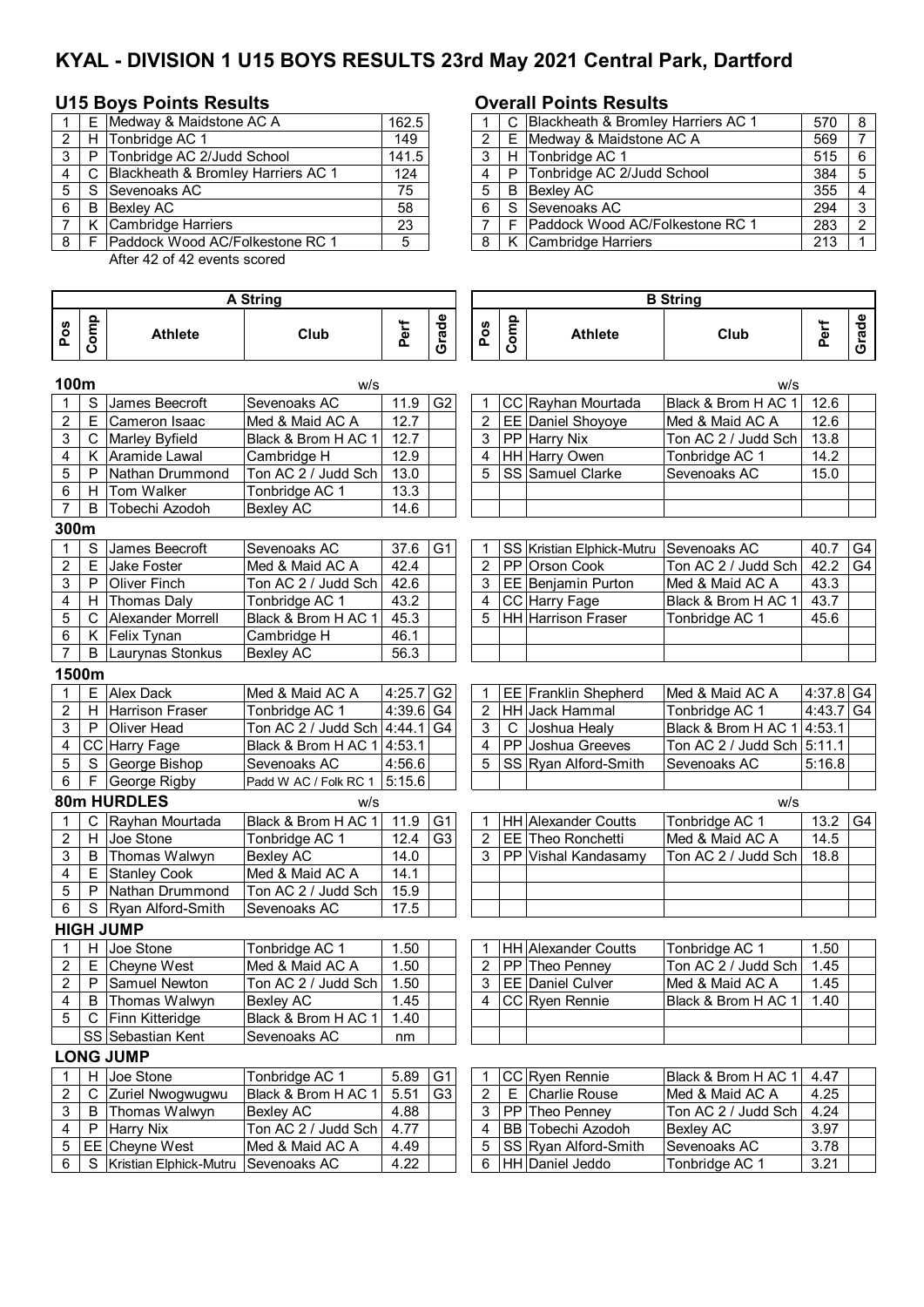# **SHOT**

|     | E Daniel Culver         | Med & Maid AC A                | 10.04 |  | I EE ICameron Isaac         | IMed & Maid AC A    | 8.64 |  |
|-----|-------------------------|--------------------------------|-------|--|-----------------------------|---------------------|------|--|
|     | Max Kennedy             | <b>Black &amp; Brom H AC 1</b> | 9.47  |  | <b>IPP Vishal Kandasamv</b> | Ton AC 2 / Judd Sch | 7.45 |  |
|     | <b>IEvan Zell-Smith</b> | Ton AC 2 / Judd Sch I          | 8.33  |  | <b>HH Harry Owen</b>        | Tonbridge AC 1      | 4.92 |  |
|     | H Tom Walker            | Tonbridge AC 1                 | 7.95  |  |                             |                     |      |  |
|     | S Daniel Thorburn       | Sevenoaks AC                   | 6.82  |  |                             |                     |      |  |
| B I | Tobechi Azodoh          | Bexlev AC                      | 6.80  |  |                             |                     |      |  |

## **HAMMER**

|  |  | Е  | Max Thorne                 | IMed & Maid AC A            | 43.07 G2 |  |  |  |  | H Tom Walker     | Tonbridge AC 1               | 18.12 |
|--|--|----|----------------------------|-----------------------------|----------|--|--|--|--|------------------|------------------------------|-------|
|  |  |    | <b>HH Alexander Coutts</b> | Tonbridae AC 1              | 23.88    |  |  |  |  | I EE IAIex Dack  | IMed & Maid AC A             | 14.99 |
|  |  | P. | Sergey Khlemanov           | Ton AC 2 / Judd Sch   18.27 |          |  |  |  |  | IPP Xian Ming Li | lTon AC 2 / Judd Sch l 14.61 |       |
|  |  | B. | ILaurvnas Stonkus          | <b>Bexlev AC</b>            | 12.52    |  |  |  |  |                  |                              |       |
|  |  |    |                            |                             |          |  |  |  |  |                  |                              |       |

## **JAVELIN**

|   |    | Joshua Baker      | Cambridge H                      | 41.21 G2 |  |  | <b>PP Xian Ming Li</b>     | Ton AC 2 / Judd Sch 20.87 |       |
|---|----|-------------------|----------------------------------|----------|--|--|----------------------------|---------------------------|-------|
|   |    | Max Kennedy       | Black & Brom H AC 1   39.43   G3 |          |  |  | 2 HH Daniel Jeddo          | Tonbridge AC 1            | 18.40 |
|   | P  | <b>Harry Nix</b>  |                                  |          |  |  | <b>IEE Beniamin Purton</b> | Med & Maid AC A           | 16.70 |
|   |    | H Thomas Dalv     | Tonbridge AC 1                   | 30.67    |  |  | <b>CC</b> Ryen Rennie      | Black & Brom H AC 1       | 16.70 |
| 5 |    | E Max Thorne      | Med & Maid AC A                  | 28.75    |  |  |                            |                           |       |
| 6 | S. | Alex Evans-Wilson | Sevenoaks AC                     | 15.83    |  |  |                            |                           |       |
|   | B  | Laurvnas Stonkus  | IBexlev AC                       | 13.36    |  |  |                            |                           |       |

|  | 1 PP Xian Ming Li      | Ton AC 2 / Judd Sch   20.87 |       |  |
|--|------------------------|-----------------------------|-------|--|
|  | 2 HH Daniel Jeddo      | Tonbridge AC 1              | 18.40 |  |
|  | 3   EE Benjamin Purton | Med & Maid AC A             | 16.70 |  |
|  | 4 CC Ryen Rennie       | Black & Brom H AC 1   16.70 |       |  |
|  |                        |                             |       |  |
|  |                        |                             |       |  |
|  |                        |                             |       |  |

### **RELAYS 4x100m**

|             | 4X IUUIII |                    |                                                                                            |        |  |  |  |  |  |  |  |
|-------------|-----------|--------------------|--------------------------------------------------------------------------------------------|--------|--|--|--|--|--|--|--|
|             | E.        | Med & Maid AC A    | Daniel Culver, Cheyne West, Daniel Shoyoye, Cameron Isaac                                  | 48.3   |  |  |  |  |  |  |  |
| 2           |           |                    | C Black & Brom H AC 1 Marley Byfield, Zuriel Nwogwugwu, Rayhan Mourtada, Ryen Rennie       | 48.9   |  |  |  |  |  |  |  |
| 3           |           | H Tonbridge AC 1   | Joe Stone, Tom Walker, Thomas Daly, Jack Hammal                                            | 52.2   |  |  |  |  |  |  |  |
| 4           | P         |                    | Ton AC 2 / Judd Sch Oliver Finch, Nathan Drummond, Harry Nix, Harry Briggs                 | 53.3   |  |  |  |  |  |  |  |
| 5           | B         | <b>Bexley AC</b>   | Thomas Walwyn, Laurynas Stonkus, Tobechi Azodoh, Max Baldry                                | 59.1   |  |  |  |  |  |  |  |
|             |           | S Sevenoaks AC     | Samuel Clarke, James Beecroft, Alex Evans-Wilson, Kristian Elphick-Mutru                   | dnf    |  |  |  |  |  |  |  |
| 4x300m      |           |                    |                                                                                            |        |  |  |  |  |  |  |  |
|             |           |                    | C Black & Brom H AC 1 Marley Byfield, Zuriel Nwogwugwu, Rayhan Mourtada, Alexander Morrell | 2:50.4 |  |  |  |  |  |  |  |
| 2           |           | E IMed & Maid AC A | Cameron Isaac, Max Thorne, Jake Foster, Benjamin Purton                                    | 2:51.5 |  |  |  |  |  |  |  |
| 3           | P         |                    | Ton AC 2 / Judd Sch Oliver Finch, Orson Cook, Harry Briggs, Sergey Khlemanov               | 3:01.9 |  |  |  |  |  |  |  |
| 4           |           | H Tonbridge AC 1   | Thomas Daly, Alexander Coutts, Harrison Fraser, Daniel Jeddo                               | 3:03.0 |  |  |  |  |  |  |  |
| $5^{\circ}$ |           | S Sevenoaks AC     | Kristian Elphick-Mutru, Andrew Simmons, George Bishop, Ryan Alford-Smith                   | 3:12.4 |  |  |  |  |  |  |  |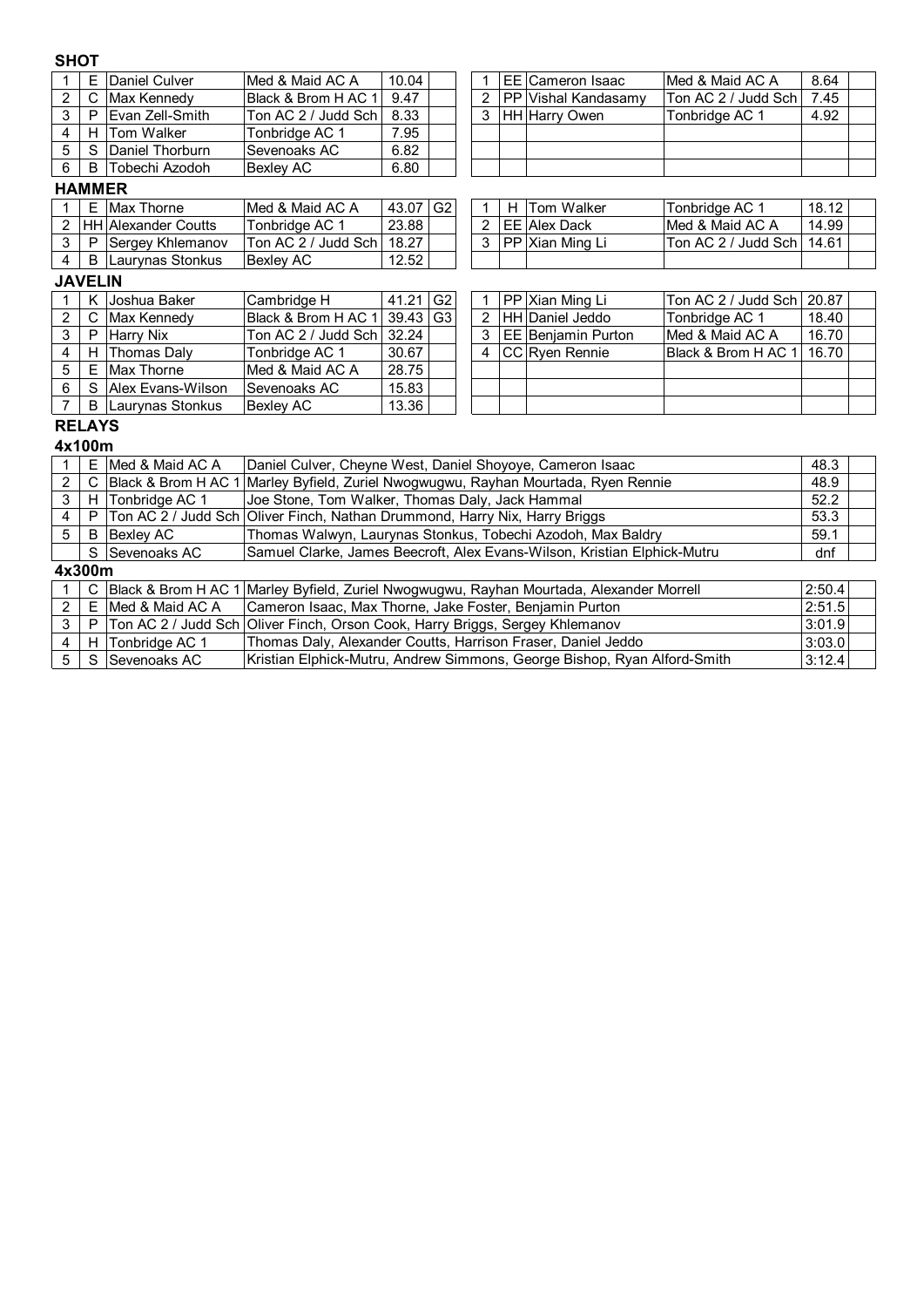# **KYAL - DIVISION 1 U13 GIRLS RESULTS 23rd May 2021 Central Park, Dartford**

# **U13 Girls Points Results Overall Points Results**

**Pos Comp**

|                |   | E Medway & Maidstone AC A            | 137.5 |   | C Blackheath & Bromley Harriers AC 1 |
|----------------|---|--------------------------------------|-------|---|--------------------------------------|
|                |   | C Blackheath & Bromley Harriers AC 1 | 109   |   | E Medway & Maidstone AC A            |
| 3 <sup>1</sup> |   | F Paddock Wood AC/Folkestone RC 1    | 107.5 |   | H Tonbridge AC 1                     |
|                |   | H Tonbridge AC 1                     | 102   |   | P Tonbridge AC 2/Judd School         |
| 5              | B | Bexlev AC                            | 93    | 5 | B Bexlev AC                          |
| 6              |   | S Sevenoaks AC                       | 54    |   | S Sevenoaks AC                       |
|                |   | K Cambridge Harriers                 | 31    |   | F Paddock Wood AC/Folkestone RC 1    |
|                |   |                                      |       |   | 8 K Cambridge Harriers               |

Athlete **Club** 

**A String B String**

After 42 of 42 events scored

|              | E Medway & Maidstone AC A            | 137.5 |  |   | C Blackheath & Bromley Harriers AC 1 | 570 | -8 |
|--------------|--------------------------------------|-------|--|---|--------------------------------------|-----|----|
| $\mathbf{2}$ | C Blackheath & Bromley Harriers AC 1 | 109   |  | F | Medway & Maidstone AC A              | 569 |    |
| 3 I          | Paddock Wood AC/Folkestone RC 1      | 107.5 |  |   | H Tonbridge AC 1                     | 515 | -6 |
| 4 I          | Tonbridge AC 1                       | 102   |  | P | Tonbridge AC 2/Judd School           | 384 | 5  |
| 5   B        | Bexlev AC                            | 93    |  | B | Bexlev AC                            | 355 |    |
| 6            | Sevenoaks AC                         | 54    |  |   | S Sevenoaks AC                       | 294 | 3  |
|              | K Cambridge Harriers                 | 31    |  |   | Paddock Wood AC/Folkestone RC 1      | 283 | 2  |
|              |                                      |       |  |   | K Cambridge Harriers                 | 213 |    |

|                                         |                                   |                | <b>B</b> String |       |                   |
|-----------------------------------------|-----------------------------------|----------------|-----------------|-------|-------------------|
| Φ<br><b>AA</b><br>ъ<br>ಸ<br>Φ<br>o<br>ඏ | Q<br><b>S</b><br>-<br>٥<br>ਠ<br>n | <b>Athlete</b> | Club            | <br>ω | ω<br>ъ<br>œ<br>ŕ٦ |

| 75m |                |                                          | w/s                               |                         |    |                               |   |                                                            | w/s                   |             |                |
|-----|----------------|------------------------------------------|-----------------------------------|-------------------------|----|-------------------------------|---|------------------------------------------------------------|-----------------------|-------------|----------------|
| 1   | Е.             | Jasmine Mark                             | Med & Maid AC A                   | 10.9                    | G4 | -1                            |   | CC Chizam Boniface                                         | Black & Brom H AC 1   | 10.4        | G <sub>1</sub> |
| 2   |                | S Tia Rainey                             | Sevenoaks AC                      | 11.1                    | G4 | $\overline{c}$                |   | SS Amy Hamshare                                            | Sevenoaks AC          | 11.8        |                |
| 3   |                | C Heidi Coulson                          | Black & Brom H AC 1               | 11.5                    |    | 3                             |   | FF Lily Rockall                                            | Padd W AC / Folk RC 1 | 11.8        |                |
| 4   | B              | Katie Wake                               | Bexley AC                         | 11.6                    |    | 4                             |   | HH Georgiana Sweeting                                      | Tonbridge AC 1        | 11.8        |                |
| 5   | F              | <b>Tilly Ryan</b>                        | Padd W AC / Folk RC 1             | 12.5                    |    | 5                             |   | <b>BB</b> Marliah Archer                                   | <b>Bexley AC</b>      | 11.9        |                |
| 6   |                | H Darcey Mills                           | Tonbridge AC 1                    | 13.2                    |    | 6                             |   | EE Joyce Beard                                             | Med & Maid AC A       | 13.3        |                |
|     | 150m           |                                          |                                   |                         |    |                               |   |                                                            |                       |             |                |
| 1   | E.             | Jasmine Mark                             | Med & Maid AC A                   | 22.6                    |    | 1                             |   | EE Mia Blaber                                              | Med & Maid AC A       | 23.8        |                |
| 2   | Κ              | <b>Iris Williams</b>                     | Cambridge H                       | 22.9                    |    | $\overline{c}$                |   | SS Florence Clay                                           | Sevenoaks AC          | 24.0        |                |
| 3   |                | S Tia Rainey                             | Sevenoaks AC                      | 23.2                    |    | 3                             |   | FF Lily Rockall                                            | Padd W AC / Folk RC 1 | 24.6        |                |
| 4   |                | H Georgiana Sweeting                     | Tonbridge AC 1                    | 23.2                    |    | 4                             |   | <b>HH</b> Zara Greeves                                     | Tonbridge AC 1        | 24.9        |                |
| 5   |                | C Sophie Tran                            | Black & Brom H AC 1               | 23.3                    |    | 5                             |   | <b>CC</b> Lottie Palmer                                    | Black & Brom H AC 1   | 24.9        |                |
| 6   |                | F Megan Rein                             | Padd W AC / Folk RC 1             | 24.2                    |    | 6                             |   | BB Iman Musa-Okunola                                       | <b>Bexley AC</b>      | 25.9        |                |
| 7   |                | <b>B</b> Katie Wake                      | Bexley AC                         | 24.2                    |    | 7                             |   | KK Kiki Plekkepoel Neilan                                  | Cambridge H           | 26.3        |                |
|     | 1200m          |                                          |                                   |                         |    |                               |   |                                                            |                       |             |                |
|     |                | C Luciana Smith                          |                                   |                         |    |                               |   |                                                            |                       |             |                |
| 1   |                | K Iris Williams                          | Black & Brom H AC 1 4:02.2 G3     | $4:04.6$ G <sub>3</sub> |    | $\mathbf 1$<br>$\overline{2}$ |   | <b>CC</b> Naimah Mossi                                     | Black & Brom H AC 1   | $4:06.2$ G4 |                |
| 2   |                |                                          | Cambridge H                       |                         |    |                               |   | HH Neve Raymond                                            | Tonbridge AC 1        | 4:22.0      |                |
| 3   |                | E Rose Crossley                          | Med & Maid AC A<br>Tonbridge AC 1 | 4:11.1 G4               |    | 3                             |   | <b>KK Sophia Pawa</b>                                      | Cambridge H           | 4:24.7      |                |
| 4   |                | H Emily Tayton                           |                                   | 4:31.8                  |    | 4                             |   | EE Sofia Cudmore Smith   Med & Maid AC A<br>FF Olivia Shaw |                       | 4:28.2      |                |
| 5   |                | <b>B</b> Aimee Price                     | <b>Bexley AC</b>                  | 4:55.2                  |    | 5                             |   |                                                            | Padd W AC / Folk RC 1 | 5:14.5      |                |
| 6   |                | F Abigail Smith                          | Padd W AC / Folk RC 1             | 4:55.3                  |    |                               |   |                                                            |                       |             |                |
|     |                | <b>70m HURDLES</b>                       | w/s                               |                         |    |                               |   |                                                            | w/s                   |             |                |
| 1   | C              | Charlotte Bloodworth Black & Brom H AC 1 |                                   | 13.9                    |    | 1                             |   | <b>BB</b> Aimee Price                                      | <b>Bexley AC</b>      | 16.1        |                |
| 2   | Е.             | Tofunmi Edun                             | Med & Maid AC A                   | 14.2                    |    | $\overline{2}$                |   | FF Megan Rein                                              | Padd W AC / Folk RC 1 | 17.6        |                |
| 3   |                | H Emily Tayton                           | Tonbridge AC 1                    | 15.1                    |    | 3                             |   | <b>EE</b> Maisie Graham                                    | Med & Maid AC A       | 17.8        |                |
| 4   |                | <b>B</b> Mia Whitwell                    | <b>Bexley AC</b>                  | 15.3                    |    | 4                             |   | <b>HH Darcey Mills</b>                                     | Tonbridge AC 1        | 21.9        |                |
| 5   |                | F Tilly Ryan                             | Padd W AC / Folk RC 1             | 16.1                    |    |                               |   |                                                            |                       |             |                |
| 6   |                | K Chloe Djedje                           | Cambridge H                       | 16.2                    |    |                               |   |                                                            |                       |             |                |
|     |                | <b>HIGH JUMP</b>                         |                                   |                         |    |                               |   |                                                            |                       |             |                |
|     | C.             | Heidi Coulson                            | Black & Brom H AC 1               | 1.15                    |    |                               |   | HH Sena Wright                                             | Tonbridge AC 1        | nm          |                |
| 2   |                | H Emily Tayton                           | Tonbridge AC 1                    | 1.10                    |    |                               |   |                                                            |                       |             |                |
| 3   |                | <b>B</b> Mia Whitwell                    | <b>Bexley AC</b>                  | 1.05                    |    |                               |   |                                                            |                       |             |                |
| 4   |                | F Megan Rein                             | Padd W AC / Folk RC 1             | 1.05                    |    |                               |   |                                                            |                       |             |                |
| 4   |                | E Tofunmi Edun                           | Med & Maid AC A                   | 1.05                    |    |                               |   |                                                            |                       |             |                |
|     |                | <b>ONG JUMP</b>                          |                                   |                         |    |                               |   |                                                            |                       |             |                |
| 1   | C              | Heidi Coulson                            | Black & Brom H AC 1               | 3.68                    |    | 1                             |   | E Ella Foster                                              | Med & Maid AC A       | 3.10        |                |
| 2   |                | H Georgiana Sweeting                     | Tonbridge AC 1                    | 3.61                    |    | $\overline{2}$                |   | FF Abigail Smith                                           | Padd W AC / Folk RC 1 | 3.03        |                |
| 3   |                | EE Sienna Mabb                           | Med & Maid AC A                   | 3.57                    |    | 3                             |   | <b>BB</b> Aimee Price                                      | <b>Bexley AC</b>      | 2.85        |                |
| 4   |                | F Tilly Ryan                             | Padd W AC / Folk RC 1             | 3.16                    |    | 4                             |   | HH Neve Raymond                                            | Tonbridge AC 1        | 2.50        |                |
| 5   | S              | Sophie McGuire                           | Sevenoaks AC                      | 3.09                    |    |                               |   |                                                            |                       |             |                |
| 6   | $\overline{B}$ | Mia Whitwell                             | Bexley AC                         | 2.88                    |    |                               |   |                                                            |                       |             |                |
|     | <b>SHOT</b>    |                                          |                                   |                         |    |                               |   |                                                            |                       |             |                |
| 1   |                | SS Eleanor Harrison                      | Sevenoaks AC                      | 6.07                    |    | 1                             |   | <b>HH Zara Greeves</b>                                     | Tonbridge AC 1        | 3.92        |                |
| 2   | C              | Charlotte Bloodworth Black & Brom H AC 1 |                                   | 5.33                    |    | 2                             |   | FF Emily Lancefield                                        | Padd W AC / Folk RC 1 | 3.87        |                |
| 3   |                | <b>EE</b> Rose Crossley                  | Med & Maid AC A                   | 5.23                    |    | 3                             |   | E Jasmine Mark                                             | Med & Maid AC A       | 3.48        |                |
| 4   |                | F Caitlin Smith                          | Padd W AC / Folk RC 1             | 4.07                    |    |                               |   |                                                            |                       |             |                |
| 5   |                | H Sena Wright                            | Tonbridge AC 1                    | 4.00                    |    |                               |   |                                                            |                       |             |                |
|     | <b>DISCUS</b>  |                                          |                                   |                         |    |                               |   |                                                            |                       |             |                |
| 1   | C              | Charlotte Bloodworth Black & Brom H AC 1 |                                   | 15.76 G4                |    | 1                             |   | <b>BB</b> Marliah Archer                                   | <b>Bexley AC</b>      | 7.50        |                |
| 2   | B              | Ilman Musa-Okunola                       | <b>Bexley AC</b>                  | 12.73                   |    | $\overline{2}$                | F | <b>Caitlin Smith</b>                                       | Padd W AC / Folk RC 1 | 7.27        |                |
| 3   |                | FF Emily Lancefield                      | Padd W AC / Folk RC 1             | 9.05                    |    |                               |   |                                                            |                       |             |                |
| 4   |                | E Ella Foster                            | Med & Maid AC A                   | 7.61                    |    |                               |   |                                                            |                       |             |                |
|     |                |                                          |                                   |                         |    |                               |   |                                                            |                       |             |                |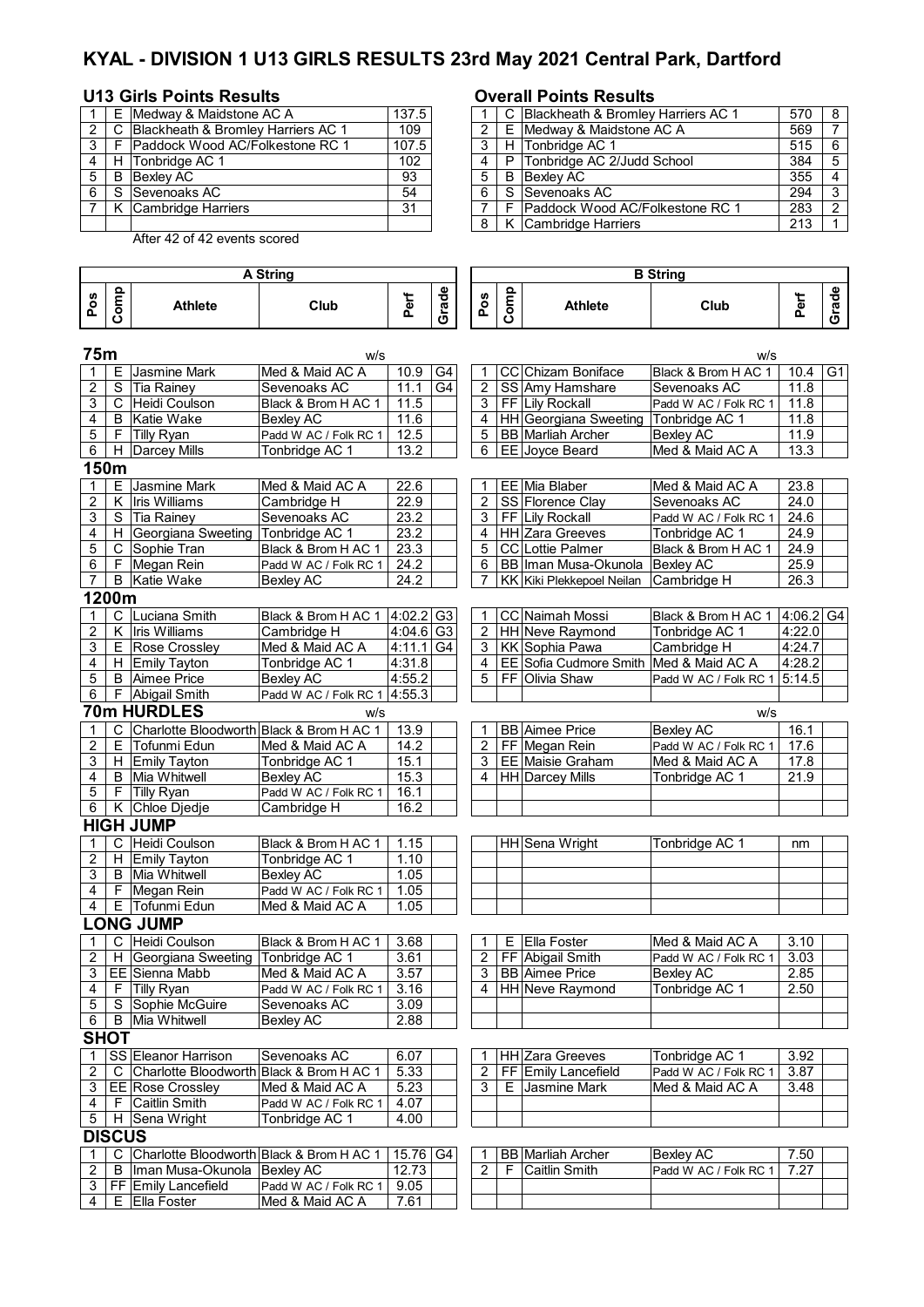# **JAVELIN**

|                |               | <b>EE</b> Mia Blaber  | Med & Maid AC A                                                               | 11.67                                                       |  |  | Е | Ella Foster      | Med & Maid AC A       | 8.90 |  |
|----------------|---------------|-----------------------|-------------------------------------------------------------------------------|-------------------------------------------------------------|--|--|---|------------------|-----------------------|------|--|
| 2              | B             | <b>Marliah Archer</b> | <b>Bexlev AC</b>                                                              | 10.48                                                       |  |  |   | FF Caitlin Smith | Padd W AC / Folk RC 1 | nm   |  |
| 3 <sup>1</sup> | F             | Abigail Smith         | Padd W AC / Folk RC 1                                                         | 7.14                                                        |  |  |   |                  |                       |      |  |
| 4              |               | H Darcey Mills        | Tonbridge AC 1                                                                | 5.23                                                        |  |  |   |                  |                       |      |  |
|                | 4x100m RELAYS |                       |                                                                               |                                                             |  |  |   |                  |                       |      |  |
|                |               | E Med & Maid AC A     |                                                                               | Jasmine Mark, Sienna Mabb, Mia Blaber, Rose Crossley        |  |  |   |                  |                       | 61.5 |  |
| 2              |               | C Black & Brom H AC 1 |                                                                               | Heidi Coulson, Sophie Tran, Lottie Palmer, Chizam Boniface  |  |  |   |                  |                       | 61.9 |  |
| 3              |               | H Tonbridge AC 1      |                                                                               | Georgiana Sweeting, Neve Raymond, Zara Greeves, Sena Wright |  |  |   |                  |                       | 62.7 |  |
| 4              |               | <b>B</b> Bexley AC    | Aimee Price, Katie Wake, Mia Whitwell, Iman Musa-Okunola                      |                                                             |  |  |   |                  | 62.7                  |      |  |
| 5              | S             | Sevenoaks AC          | Florence Clay, Amy Hamshare, Sophie McGuire, Tia Rainey                       |                                                             |  |  |   |                  | 63.5                  |      |  |
| 6              | E             |                       | Padd W AC / Folk RC 1 Lily Rockall, Caitlin Smith, Olivia Shaw, Abigail Smith |                                                             |  |  |   |                  | 65.9                  |      |  |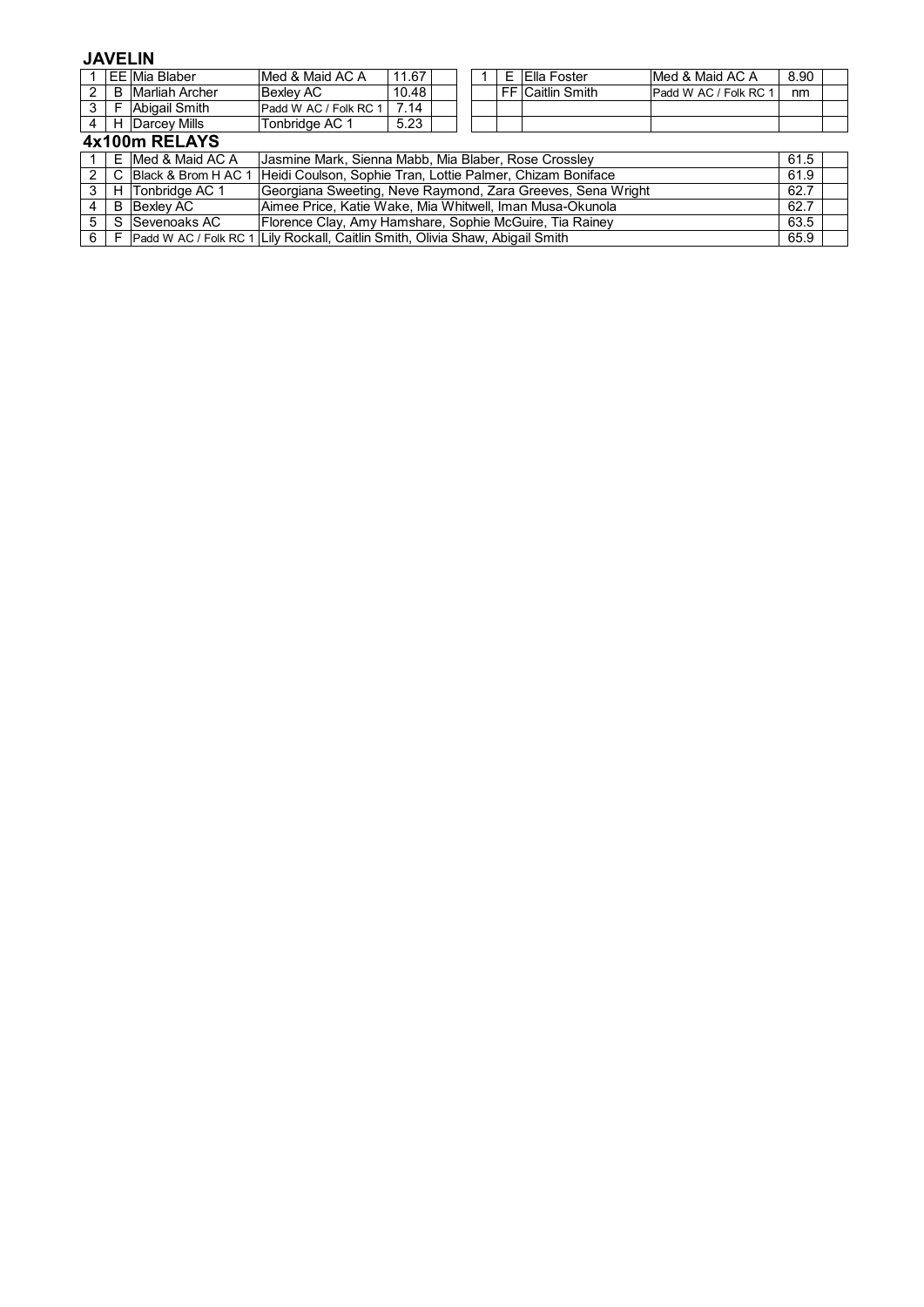# **KYAL - DIVISION 1 U15 GIRLS RESULTS 23rd May 2021 Central Park, Dartford**

### **U15 Girls Points Results Overall Points Results**

|    | C Blackheath & Bromley Harriers AC 1 | 176                                                                                                                                                                     |    | C Blackheath & Bromley Harriers AC 1 |
|----|--------------------------------------|-------------------------------------------------------------------------------------------------------------------------------------------------------------------------|----|--------------------------------------|
|    |                                      | 117.5                                                                                                                                                                   |    | E Medway & Maidstone AC A            |
|    |                                      | 113                                                                                                                                                                     |    | H Tonbridge AC 1                     |
| B. |                                      | 112                                                                                                                                                                     |    | P Tonbridge AC 2/Judd School         |
|    |                                      | 111.5                                                                                                                                                                   | 5  | <b>B</b> Bexley AC                   |
|    |                                      | 93                                                                                                                                                                      | -6 | S Sevenoaks AC                       |
|    |                                      | 64.5                                                                                                                                                                    |    | F   Paddock Wood AC/Folkestone RC 1  |
| P  |                                      | 62.5                                                                                                                                                                    | 8  | K Cambridge Harriers                 |
|    |                                      | E Medway & Maidstone AC A<br>S Sevenoaks AC<br>Bexley AC<br>H Tonbridge AC 1<br>K Cambridge Harriers<br>F Paddock Wood AC/Folkestone RC 1<br>Tonbridge AC 2/Judd School |    |                                      |

 $8$  | F Emily-Rose Evans | Padd W AC / Folk RC 1 | 3.68

After 42 of 42 events scored

### **Pos Comp Athlete Club Perf Grade Pos Comp Athlete Club Perf Grade 100m** w/s w/s  $E$  Rebeccah Akinsanya Med & Maid AC A  $\mid$  12.9 G2  $\mid$  1 CC Nina Whitter Black & Brom H AC 1 13.4 G4 2 | H | Harriet Medlen | Tonbridge AC 1 | 13.0 | G3 | 2 | KK | Nuriah Orhurhu | Cambridge H | 13.6  $3 \mid C$  Adaeze Anele Black & Brom H AC 1 | 13.3  $|G4 \mid 3$  | HH Elicia Lacey | Tonbridge AC 1 | 13.7 4 K Faith Assah Cambridge H 13.4 G4 4 EE Jayda Ofori-Awuah Med & Maid AC A 13.8 5 S Alexia Scotiniadis Sevenoaks AC 13.7 | | 5 BB Desiree Wilson Bexley AC 14.9 6 P Jessica Pattison Ton AC 2 / Judd Sch 13.8 6 PP Flora Saunders Ton AC 2 / Judd Sch 15.1 7 | F | Molly Rein | Padd W AC / Folk RC 1 | 14.9 | | | | 7 | SS | Emily Austin | Sevenoaks AC | 15.5 8 | B Fadheelah Olawale-Agbojo Bexley AC | 15.4 | | 8 | FF Hannah St Clare | Padd W AC / Folk RC 1 | 15.7 **300m** 1 S Alexia Scotiniadis Sevenoaks AC 44.4 G4 1 KK Faith Assah Cambridge H 43.8 G3 2 | C | Tallulah Ndikanwu | Black & Brom H AC 1 | 44.6 | G4 |  $\int$  2 | CC | Alyssa Firla | Black & Brom H AC 1 | 44.1 | G3  $3 \mid E$  Evie Cameron Med & Maid AC A  $\mid 46.2 \mid$  3 HH Ella Thomas Tonbridge AC 1 46.5 4 | F Emily-Rose Evans | Padd W AC / Folk RC 1 | 47.5 | | | | 4 | EE | Macey Sawyer | Med & Maid AC A | 47.2 5 K Abigail Richards Cambridge H 47.6 | | 5 BB Kaia Greener Bexley AC | 50.6 6 | H | Lily Slack | Tonbridge AC 1 | 48.8 | | | 6 | SS | Holly Diprose | Sevenoaks AC | 51.3 7 | B Fadheelah Olawale-Agbojo Bexley AC | 54.3 | | 7 | FF Lilly-Ella Gore | Padd W AC / Folk RC 1 | 51.4 **1500m** 1 K Abigail Richards Cambridge H 5:09.0 G4 1 CC Megan Slattery Black & Brom H AC 1 5:02.3 G4 2 | C | Molly-May Mooney-Clarke | Black & Brom H AC 1 | 5:15.2 | | | 2 | KK | Amelia Lawrence | Cambridge H | 5:07.8 | G4 3 | E |Iris Crossley Med & Maid AC A | 5:15.9 | 3 | SS | Holly Diprose | Sevenoaks AC | 5:12.6 | G4 4 S Ella Baker Sevenoaks AC 5:18.6 | 4 EE Millie Dack Med & Maid AC A 5:27.9 5 | H Polly Moses | Tonbridge AC 1 | 5:28.0 | | | 5 | HH Ella Thomas | Tonbridge AC 1 | 5:41.3<br>6 | P | Anabel Warren | Ton AC 2 / Judd Sch | 5:34.1 | | | | 6 | PP | Carmen Wright | Ton AC 2 / Judd Sch | 5:42.0 6 P Anabel Warren Ton AC 2 / Judd Sch 5:34.1 6 PP Carmen Wright Ton AC 2 / Judd Sch 5:42.0 7 | B Sophie Ansell | Bexley AC | 6:45.2 | | 7 | BB Madeleine Dunsmore | Bexley AC | 6:58.5 **75m HURDLES** w/s w/s 1 H Elicia Lacey Tonbridge AC 1 12.2 G2 1 HH Matilda Secker Tonbridge AC 1 14.1 2 | K | Keziah Olaleye | Cambridge H | 12.3 | G3 | | 2 | CC | Amber Cockburn | Black & Brom H AC 1 | 14.4  $3 \mid E$  Emily Moyle Med & Maid AC A  $\mid 12.6 \mid G3 \mid 3 \mid EE$  Nia Thomas Med & Maid AC A  $\mid 15.0$ 4 | C | Alyssa Firla | Black & Brom H AC 1 | 12.6 | G3 | | 4 | BB | Madeleine Dunsmore | Bexley AC | 16.0 5 | B | Isobel Walwyn | Bexley AC | 13.3 | G4 6 S Ava Algar Sevenoaks AC 18.4 **HIGH JUMP** 1 | C | Nina Whitter | Black & Brom H AC 1 | 1.45 | G4 | T | CC | Megan Barlow | Black & Brom H AC 1 | 1.35 2 HH Matilda Secker Tonbridge AC 1 | 1.40 | | | 2 | H Evie Dixon | Tonbridge AC 1 | 1.30 3 B Heather Beet Bexley AC 1.35 2 SS Ava Algar Sevenoaks AC 1.30 4 K Gabriella Noyce Cambridge H 1.35 4 P Jessica Pattison Ton AC 2 / Judd Sch 1.30 5 S Emma Windsor Sevenoaks AC 1.35 | 5 BB Madeleine Dunsmore Bexley AC 1.15 5 FF Hannah St Clare Padd W AC / Folk RC 1 | 1.35 6 | F Emily-Rose Evans Padd W AC / Folk RC 1 | 1.15 7 E Nia Thomas Med & Maid AC A 1.30 | | EE Beth Palmer Med & Maid AC A | nm 7 PP Ella Monk Ton AC 2 / Judd Sch 1.30 **LONG JUMP** 1 | C | Daisy Snell | Black & Brom H AC 1 |  $5.14$  | G1 |  $1$  | CC | Emily Hayden de Carbonnieres | Black & Brom H AC 1 | 4.32 2 S Alexia Scotiniadis Sevenoaks AC 4.31 | | 2 | B Heather Beet Bexley AC | 3.92  $3 \mid E$  Emily Moyle Med & Maid AC A  $\mid 4.17 \mid$   $\mid 3 \mid EE$  Millie Davidson-Houston Med & Maid AC A  $\mid 3.58 \mid$ 4 BB Isobel Walwyn Bexley AC 4.11 4 PP Flora Saunders Ton AC 2 / Judd Sch 3.55 5 K Gabriella Noyce Cambridge H 4.05 5 KK Keziah Olaleye Cambridge H 3.53 6 P Jessica Pattison  $\vert$  Ton AC 2 / Judd Sch 3.92 | | | 6  $\vert$  SS Emma Windsor Sevenoaks AC | 3.43 7 | H Polly Moses | Tonbridge AC 1 | 3.76 | | | 7 | FF | Molly Rein | Padd W AC / Folk RC 1 | 3.24 **B String A String**

|                            | 176                                                                                                                                                                                                                  |  |  | 570                                                                                                                                                                                                               | -8            |
|----------------------------|----------------------------------------------------------------------------------------------------------------------------------------------------------------------------------------------------------------------|--|--|-------------------------------------------------------------------------------------------------------------------------------------------------------------------------------------------------------------------|---------------|
|                            | 117.5                                                                                                                                                                                                                |  |  | 569                                                                                                                                                                                                               |               |
|                            | 113                                                                                                                                                                                                                  |  |  | 515                                                                                                                                                                                                               | - 6           |
|                            | 112                                                                                                                                                                                                                  |  |  | 384                                                                                                                                                                                                               | -5            |
|                            | 111.5                                                                                                                                                                                                                |  |  | 355                                                                                                                                                                                                               |               |
|                            | 93                                                                                                                                                                                                                   |  |  | 294                                                                                                                                                                                                               | -3            |
|                            | 64.5                                                                                                                                                                                                                 |  |  | 283                                                                                                                                                                                                               | $\mathcal{P}$ |
|                            | 62.5                                                                                                                                                                                                                 |  |  | 213                                                                                                                                                                                                               |               |
| l S<br>B<br>5   H<br>8 I P | C Blackheath & Bromley Harriers AC 1<br>2   E Medway & Maidstone AC A<br>Sevenoaks AC<br>Bexlev AC<br>Tonbridge AC 1<br>K Cambridge Harriers<br><b>Paddock Wood AC/Folkestone RC 1</b><br>Tonbridge AC 2/Judd School |  |  | C Blackheath & Bromley Harriers AC 1<br>E Medway & Maidstone AC A<br>H Tonbridge AC 1<br>P Tonbridge AC 2/Judd School<br>B Bexley AC<br>S Sevenoaks AC<br>Paddock Wood AC/Folkestone RC 1<br>K Cambridge Harriers |               |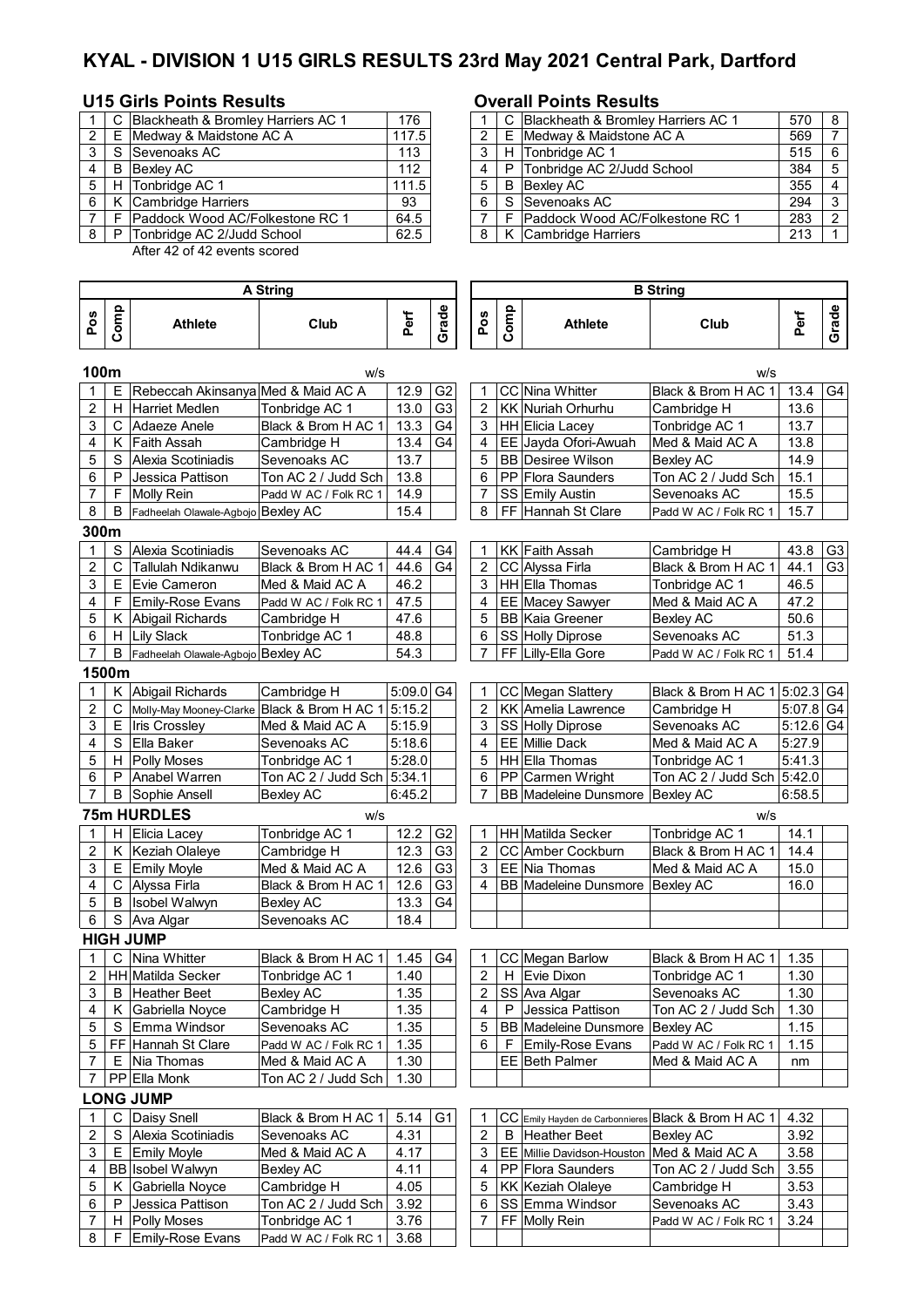# **SHOT**

| 1                       | $\mathsf{C}$ | Daisy Snell                        | Black & Brom H AC 1                                                                        | 9.76                                                                  | G <sub>2</sub> | 1              |   | CC Erin Simpson                       | Black & Brom H AC 1         | 7.24   |  |
|-------------------------|--------------|------------------------------------|--------------------------------------------------------------------------------------------|-----------------------------------------------------------------------|----------------|----------------|---|---------------------------------------|-----------------------------|--------|--|
| $\overline{c}$          | B            | <b>Eleanor Russell</b>             | <b>Bexley AC</b>                                                                           | 8.14                                                                  | G <sub>4</sub> | 2              |   | SS Madeleine Swindin                  | Sevenoaks AC                | 6.37   |  |
| 3                       | H            | Elicia Lacey                       | Tonbridge AC 1                                                                             | 7.15                                                                  |                | 3              |   | <b>BB</b> Heather Beet                | <b>Bexley AC</b>            | 5.99   |  |
| 4                       |              | PP Neve Bachelor                   | Ton AC 2 / Judd Sch                                                                        | 7.14                                                                  |                | 4              | P | <b>Flora Saunders</b>                 | Ton AC 2 / Judd Sch         | 5.73   |  |
| 5                       | S            | Hannah Galligan                    | Sevenoaks AC                                                                               | 7.10                                                                  |                | 5              |   | FF Isobel Smith                       | Padd W AC / Folk RC 1       | 5.37   |  |
| 6                       | F            | Rae Hancock                        | Padd W AC / Folk RC 1                                                                      | 7.00                                                                  |                | 6              |   | <b>EE</b> Iris Crossley               | Med & Maid AC A             | 4.64   |  |
| $\overline{7}$          | Е            | Millie Davidson-Houston            | Med & Maid AC A                                                                            | 6.87                                                                  |                |                |   |                                       |                             |        |  |
| 8                       | Κ            | Keziah Olaleye                     | Cambridge H                                                                                | 6.87                                                                  |                |                |   |                                       |                             |        |  |
| <b>DISCUS</b>           |              |                                    |                                                                                            |                                                                       |                |                |   |                                       |                             |        |  |
| 1                       |              | HH Ellie Cannon                    | Tonbridge AC 1                                                                             | 26.12                                                                 | G <sub>3</sub> | 1              | S | Madeleine Swindin                     | Sevenoaks AC                | 16.10  |  |
| $\overline{c}$          |              | SS Hannah Galligan                 | Sevenoaks AC                                                                               | 17.77                                                                 |                | 2              |   | FF Olivia Evans                       | Padd W AC / Folk RC 1       | 15.72  |  |
| 3                       | B            | <b>Eleanor Russell</b>             | <b>Bexley AC</b>                                                                           | 17.67                                                                 |                | 3              |   | CC Islay Pearson                      | Black & Brom H AC 1   15.35 |        |  |
| $\overline{\mathbf{4}}$ | P            | Neve Bachelor                      | Ton AC 2 / Judd Sch                                                                        | 17.65                                                                 |                | 4              |   | <b>BB</b> Isobel Walwyn               | Bexley AC                   | 11.78  |  |
| 5                       | С            | Erin Simpson                       | Black & Brom H AC 1                                                                        | 16.84                                                                 |                | 5              | H | <b>Lily Slack</b>                     | Tonbridge AC 1              | 11.36  |  |
| 6                       | F            | Rae Hancock                        | Padd W AC / Folk RC 1                                                                      | 16.20                                                                 |                | 6              |   | EE Nia Thomas                         | Med & Maid AC A             | 9.69   |  |
| $\overline{7}$          | Е            | Rebeccah Akinsanya Med & Maid AC A |                                                                                            | 14.64                                                                 |                | $\overline{7}$ |   | PP Carmen Wright                      | Ton AC 2 / Judd Sch         | 5.10   |  |
| <b>JAVELIN</b>          |              |                                    |                                                                                            |                                                                       |                |                |   |                                       |                             |        |  |
| 1                       | B            | <b>Eleanor Russell</b>             | <b>Bexley AC</b>                                                                           | 28.20                                                                 | G <sub>3</sub> | 1              |   | CC Islay Pearson                      | Black & Brom H AC 1   14.57 |        |  |
| $\boldsymbol{2}$        | S            | Madeleine Swindin                  | Sevenoaks AC                                                                               | 20.93                                                                 |                | $\overline{2}$ | E | <b>Emily Moyle</b>                    | Med & Maid AC A             | 13.87  |  |
| 3                       | C            | <b>Erin Simpson</b>                | Black & Brom H AC 1                                                                        | 20.44                                                                 |                | 3              |   | BB Fadheelah Olawale-Agbojo Bexley AC |                             | 9.15   |  |
| 4                       | F            | Rae Hancock                        | Padd W AC / Folk RC 1                                                                      | 20.10                                                                 |                |                |   |                                       |                             |        |  |
| 5                       |              | <b>EE</b> Florence Milner          | Med & Maid AC A                                                                            | 16.71                                                                 |                |                |   |                                       |                             |        |  |
|                         | P            | Carmen Wright                      | Ton AC 2 / Judd Sch                                                                        | nm                                                                    |                |                |   |                                       |                             |        |  |
| <b>RELAYS</b>           |              |                                    |                                                                                            |                                                                       |                |                |   |                                       |                             |        |  |
| 4x100m                  |              |                                    |                                                                                            |                                                                       |                |                |   |                                       |                             |        |  |
| 1                       | C            |                                    | Black & Brom H AC 1 Adaeze Anele, Nina Whitter, Emily Hayden de Carbonnieres, Erin Simpson |                                                                       |                |                |   |                                       |                             | 53.0   |  |
| $\boldsymbol{2}$        | K            | Cambridge H                        | Faith Assah, Nuriah Orhurhu, Zafirah Alebiosu, Keziah Olaleye                              |                                                                       |                |                |   |                                       |                             | 53.1   |  |
| 3                       | Ε            | Med & Maid AC A                    | Emily Moyle, Jayda Ofori-Awuah, Evie Cameron, Rebeccah Akinsanya                           |                                                                       |                |                |   |                                       |                             | 53.2   |  |
| 4                       | P            |                                    | Ton AC 2 / Judd Sch Ella Monk, Flora Saunders, Neve Bachelor, Carmen Wright                |                                                                       |                |                |   |                                       |                             | 57.9   |  |
| 5                       | H            | Tonbridge AC 1                     | Lily Slack, Elicia Lacey, Libby Smith, Polly Moses                                         |                                                                       |                |                |   |                                       |                             | 57.9   |  |
| 6                       | S            | Sevenoaks AC                       |                                                                                            | Abigail Hamshare, Alexia Scotiniadis, Emma Windsor, Emily Austin      |                |                |   |                                       |                             | 58.6   |  |
| $\overline{7}$          | B            | <b>Bexley AC</b>                   |                                                                                            | Fadheelah Olawale-Agbojo, Isobel Walwyn, Desiree Wilson, Kaia Greener |                |                |   |                                       |                             | 59.0   |  |
| $\bf8$                  | F            | Padd W AC / Folk RC 1              | Lilly-Ella Gore, Isobel Smith, Molly Rein, Hannah St Clare                                 |                                                                       |                |                |   |                                       | 60.8                        |        |  |
| 4x300m                  |              |                                    |                                                                                            |                                                                       |                |                |   |                                       |                             |        |  |
| 1                       | $\mathsf{C}$ |                                    | Black & Brom H AC 1 Tallulah Ndikanwu, Megan Barlow, Alyssa Firla, Emily Deveney           |                                                                       |                |                |   |                                       | 3:05.4                      |        |  |
| $\sqrt{2}$              | E            | Med & Maid AC A                    | Evie Cameron, Iris Crossley, Macey Sawyer, Millie Davidson-Houston                         |                                                                       |                |                |   |                                       |                             | 3:13.4 |  |
| 3                       | Κ            | Cambridge H                        | Abigail Richards, Nuriah Orhurhu, Faith Assah, Amelia Lawrence                             |                                                                       |                |                |   |                                       |                             | 3:13.6 |  |
| 4                       | Н            | Tonbridge AC 1                     | Polly Moses, Lily Slack, Ella Thomas, Libby Smith                                          |                                                                       |                |                |   |                                       |                             | 3:17.5 |  |
| 5                       | F            | Padd W AC / Folk RC 1              | Lilly-Ella Gore, Hannah St Clare, Olivia Evans, Emily-Rose Evans                           |                                                                       |                |                |   |                                       |                             | 3:22.7 |  |
| 6                       | B            | Bexlev AC                          | Rosie Chandler, Madeleine Dunsmore, Heather Beet, Sophie Ansell                            |                                                                       |                |                |   |                                       |                             | 3:24.0 |  |

7]S |Sevenoaks AC |Isabel Morris, Ava Algar, Ella Baker, Holly Diprose |3:31.7

Isabel Morris, Ava Algar, Ella Baker, Holly Diprose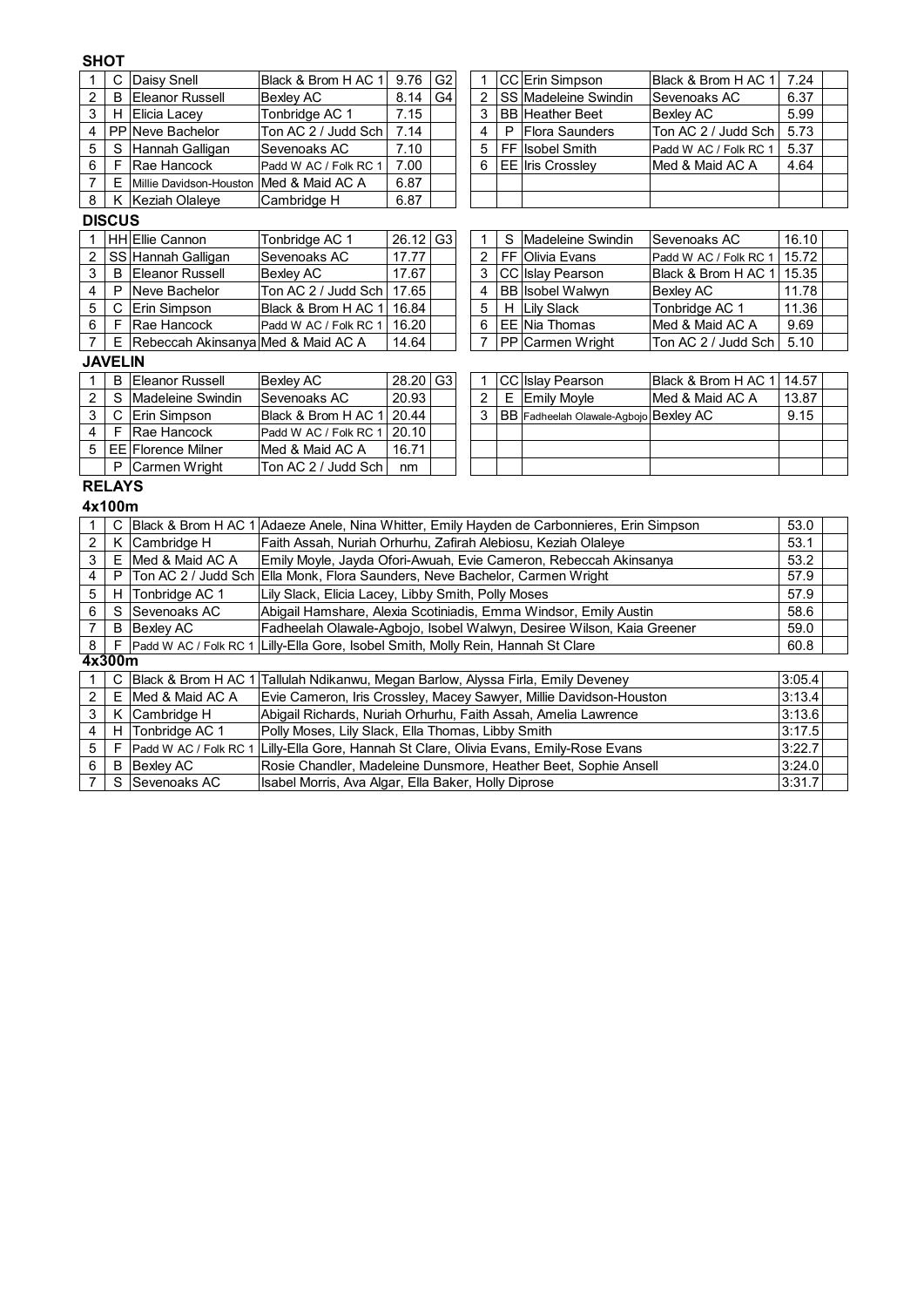| NON-SCORING RESULTS 23rd May 2021 Central Park, Dartford |  |
|----------------------------------------------------------|--|
|----------------------------------------------------------|--|

|                | <b>Athlete</b>                                                | Club                                     | Perf              | Grade |
|----------------|---------------------------------------------------------------|------------------------------------------|-------------------|-------|
|                | U13 Boys                                                      |                                          |                   |       |
| 100m           |                                                               | w/s                                      |                   |       |
| 1              | <b>Eliy Matthews</b>                                          | Padd W AC / Folk RC 1                    | 15.0              |       |
|                | 2 Rhys Dobbs                                                  | Ton AC 2 / Judd Sch                      | 15.3              |       |
|                | 3 Oliver Hill                                                 | Cambridge H                              | 16.5              |       |
|                | 4 Sam Fowler                                                  | Med & Maid AC A                          | 17.1              |       |
| 200m           | 1 Theodore Osobu                                              | W/S                                      |                   |       |
| $\overline{2}$ |                                                               | Black & Brom H AC 1                      | 30.4<br>31.8      |       |
|                | <b>Barnaby Smyth</b><br>1500m                                 | Ton AC 2 / Judd Sch                      |                   |       |
| 1.             | Camden Gansen                                                 | Tonbridge AC 1                           | 5:30.1            |       |
| 2              | Sam Fowler                                                    | Med & Maid AC A                          | 6:13.0            |       |
| 3              | Peter Fitzmaurice                                             | Ton AC 2 / Judd Sch                      | 6:37.6            |       |
|                | 75m HURDLES                                                   | w/s                                      |                   |       |
|                | 1 Rhys Dobbs                                                  | Ton AC 2 / Judd Sch                      | 16.8              |       |
|                | <b>HIGH JUMP</b>                                              |                                          |                   |       |
|                | 1 Ewan Dobbs                                                  | Ton AC 2 / Judd Sch                      | 1.10              |       |
|                | <b>LONG JUMP</b>                                              |                                          |                   |       |
| 1.             | <b>Oliver Clark</b>                                           | Ton AC 2 / Judd Sch                      | 3.98              |       |
|                | 2 Bradley Boothe                                              | Bexley AC                                | 2.51              |       |
| <b>SHOT</b>    |                                                               |                                          |                   |       |
| 1              | George Fricker<br><b>DISCUS</b>                               | Ton AC 2 / Judd Sch                      | 5.43              |       |
|                | 1   Owen Bates                                                | Med & Maid AC A                          | 14.04             |       |
|                | 2 Peter Fitzmaurice                                           | Ton AC 2 / Judd Sch                      | 10.79             |       |
|                | 4x100m RELAYS                                                 |                                          |                   |       |
| 1              | Barnaby Smyth, Oliver Clark,                                  | Ton AC 2 / Judd Sch                      | 60.8              |       |
|                | Chamberlain Ofosu, Rhys Dobbs                                 |                                          |                   |       |
| 2              | Aiden Santer, Sam Fowler,<br>Sebastian Charilaou, Jake Alford | Med & Maid AC A                          | 65.9              |       |
| 3              | Samuel Barlow, Rory Witcombe,<br>Noah Fage, Joseph Scanes     | Black & Brom H AC 1                      | 66.5              |       |
|                | U15 Boys                                                      |                                          |                   |       |
| 100m           |                                                               | w/s                                      |                   |       |
|                | 1 Stanley Cook                                                | Med & Maid AC A                          | 13.1              |       |
|                | 2 Harry Mitchell                                              | Sevenoaks AC                             | 15.6              |       |
|                | 1500m                                                         |                                          |                   |       |
|                | 1 Daniel Jeddo                                                | Tonbridge AC 1                           | 5:03.2            |       |
|                | 2 Aidan Moore                                                 | Sevenoaks AC                             | 5:10.1            |       |
|                | <b>HIGH JUMP</b>                                              |                                          |                   |       |
| 1              | Harry Owen                                                    | Tonbridge AC 1                           | 1.45              |       |
| $\overline{2}$ | Theo Ronchetti                                                | Med & Maid AC A                          | 1.40              |       |
|                | <b>LONG JUMP</b>                                              |                                          |                   |       |
| 1              | <b>Stanley Cook</b><br>Chaithanya Challa                      | Med & Maid AC A                          | 3.89<br>3.68      |       |
| 2<br>SHOT      |                                                               | Ton AC 2 / Judd Sch                      |                   |       |
|                | Xian Ming Li                                                  | Ton AC 2 / Judd Sch                      | 7.31              |       |
|                | <b>JAVELIN</b>                                                |                                          |                   |       |
| 1              | Jake Foster                                                   | Med & Maid AC A                          | 18.39             |       |
|                | 4x100m RELAYS                                                 |                                          |                   |       |
| 1              | Stanley Cook, Benjamin Purton,                                | Med & Maid AC A                          | 51.7              |       |
| $\overline{2}$ | Charlie Rouse, Alex Dack<br>Sergey Khlemanov, Orson Cook,     | Ton AC 2 / Judd Sch                      | 57.7              |       |
|                | Theo Penney, Joshua Greeves                                   |                                          |                   |       |
|                | U13 Girls                                                     |                                          |                   |       |
| 75m            |                                                               | w/s                                      |                   |       |
| 1<br>2         | <b>Eleanor Harrison</b><br>Mia Blaber                         | Sevenoaks AC                             | 11.3<br>11.8      |       |
| 3              | Olivia Shaw                                                   | Med & Maid AC A<br>Padd W AC / Folk RC 1 | 12.3              |       |
| 4              | Iman Musa-Okunola                                             | Bexley AC                                | 12.4              |       |
| 150m           |                                                               |                                          |                   |       |
| 1              | Sienna Mabb                                                   | Med & Maid AC A                          | 24.3              |       |
| $\overline{2}$ | Olivia Shaw                                                   | Padd W AC / Folk RC 1                    | 25.1              |       |
| 3              | Neve Raymond                                                  | Tonbridge AC 1                           | 25.3              |       |
| 4              | Eva Atamer                                                    | Cambridge H                              | $\overline{2}8.3$ |       |